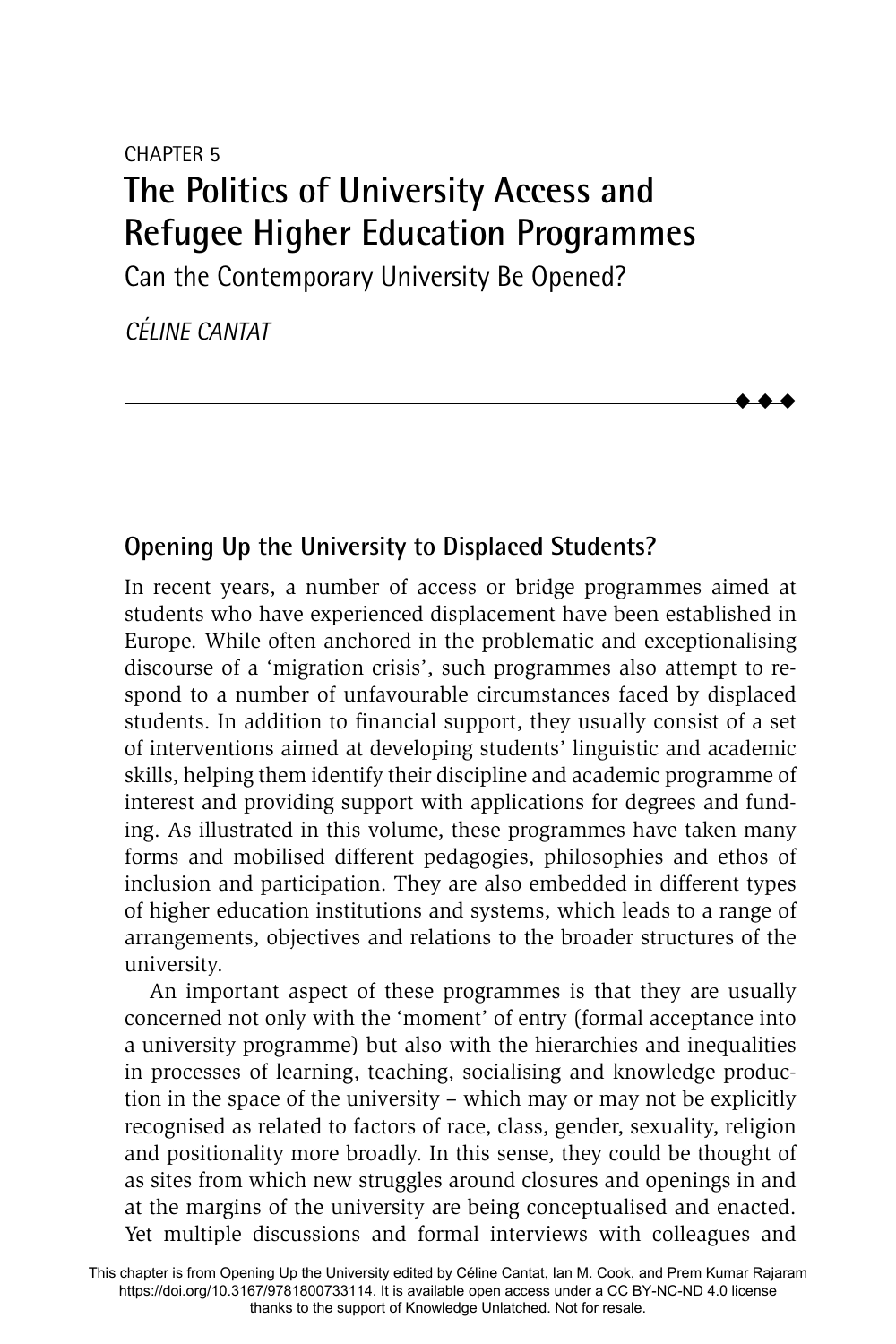students involved in related initiatives, as well as my own experience as instructor and academic coordinator in CEU's OLIve programmes, indicate that those are located in a space of tensions and perhaps contradictions. Being geared towards the facilitation of entry into existing structures, they heavily focus on preparing and equipping students in order for them to fit into the norms of behaviours (e.g. how to interact, speak, raise questions and carry one's self in the university) and knowledge (e.g. what is legitimate theory and what rather is seen as merely particular or anecdotical; what forms and epistemologies may conceptual knowledge adopt and so on). Besides, though often exhibited by university administrators on their websites and recruitment booklets, access programmes for displaced students constantly face institutional obstacles and disempowering dynamics inside universities, relegating them to the margins of institutions.

This has, of course, an impact on students themselves; in many cases, as they leave the relatively sheltered units preparing them for degree programmes, they are confronted with university structures and behaviours that have remained unchanged and broadly exclusionary. They might feel intimidated and underrated, like they do not belong or like their specific background and experience are less valued than those of mainstream students from dominant social groups (Aparna et al., this volume; Al Hussein and Mangeni, this volume). In other words, while those working and studying within them may dream of reforming the university, various structural and institutional limits mean that the possibilities for access programmes to propel transformative dynamics and social change remain questionable.

In this chapter, I take interest in two main points: the understandings of access and inclusion that such programmes put forward, and whether a more comprehensive conceptualisation of access can become a starting point to push forward progressive openings of the university and its boundaries. In the first part, I explore the politics of access to higher education in a historical perspective in order to illustrate its connections to (raced, classed, gendered, religion- and sexuality-based) valuations that exist outside the university and to the reproduction of the dominant social order. In the second part, I examine how such politics of access have also been contested and appropriated through a range of struggles focused on challenging the boundaries and contours of higher education institutions and systems, and reflect on some of the issues met by such mobilisations against the historical organisation of the university. With this background in mind, in the third part, I critically reflect on the tensions that come with the institutionalisation of access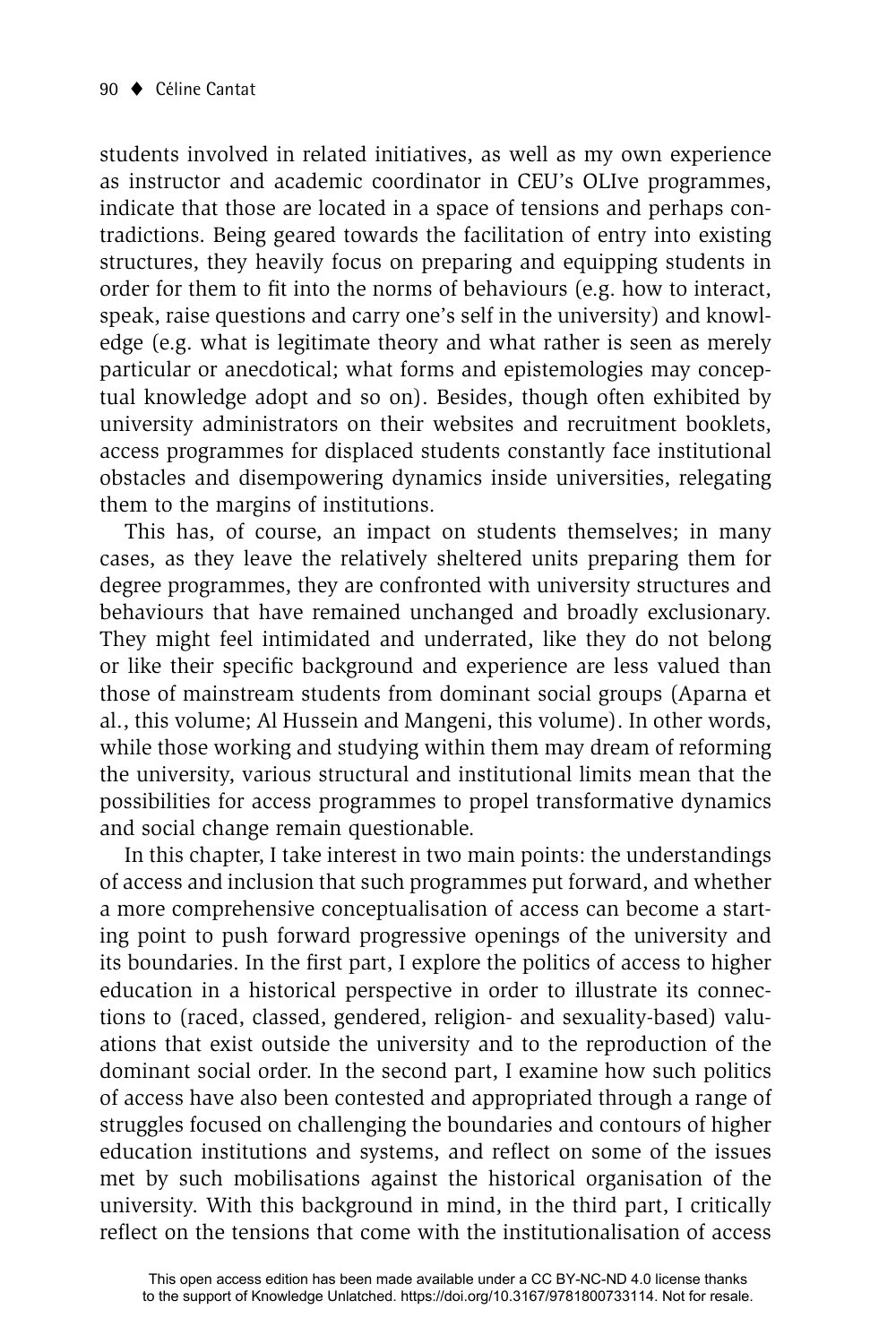programmes for displaced learners based on my own experiences and discussions with students and colleagues.

I use empirical examples from three access programmes I engaged or worked with, one in a public, non-elite university in the suburbs of Paris, one in a private and elite American-Hungarian university in Budapest, and one in a public, elite institution in central Paris. While I was a volunteer and subsequently a paid staff member in the Budapest-based programme for several years, my relationship to the two access programmes in France was more distant. In one case, I was mostly connected to the students through my involvement in Syriaand migration-related activism. In the other case, I was employed as a researcher in the university where the programme was being run, and I approached the institution with the intention of working together. Based on these experiences, I examine how transformative processes that aim at progressively reforming the university intersect with and confront deep-seated logics of competition and elitism (Cook, this volume) as well as with other types of transformations that push forward closures, in particular the growing dismantlement of ideas of the universities as a public good and state attacks against critical knowledge (Ivancheva, this volume; Safta-Zecheria, this volume). Ultimately, based on the examples of these programmes, the chapter illustrates the embeddedness of higher education's structures and contents in the historical evolution of the university as an establishment for the reproduction of classed, gendered, racialised social relations and argues that attempts at radically opening the university must constantly push forwards understandings of inclusion that feature both effective access and equal participation within the walls of the university.

#### **Historicising the Politics of University Access and Knowledge Production**

Since the opening of the first universities, the issue of who can access them and under which circumstances has been a central concern of actors both internal and external to the university. The politics of access across space and time reflect and are embedded in changing social structures and dominant understandings of who constitutes politically legitimate and socially valued groups in different contexts. In this sense, historicising access demands scrutinising the connection between changing paradigms of in/exclusion in higher education, and broad historical shifts that reconfigure political structures and their relation to different publics. Student selection reflects which socio-political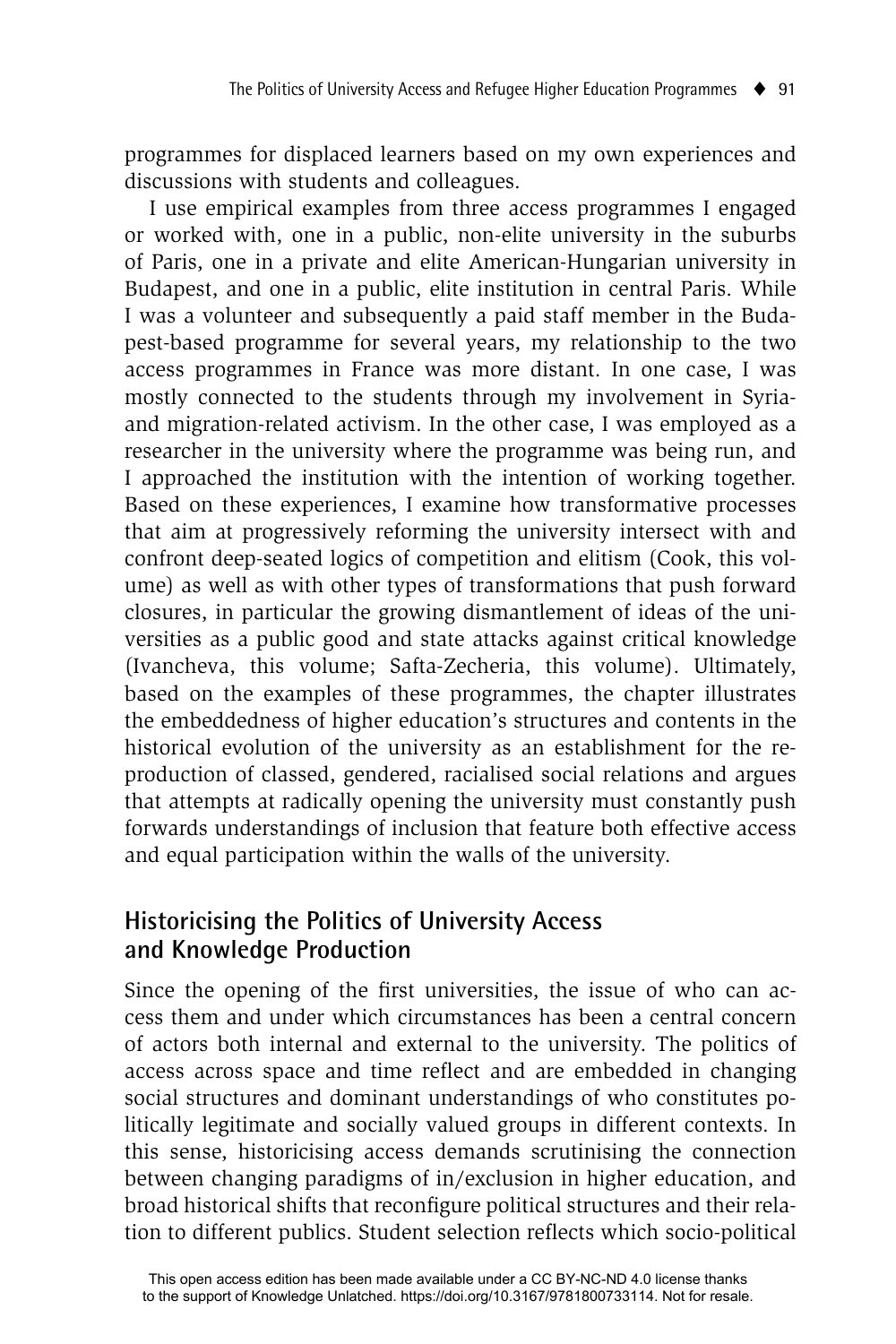subjects are valued, not solely by educational institutions, but by the broader system and social hierarchies within which these institutions exist. This selection also reflects the needs of rulers for administrating their territories, governing their population and for differentially associating social groups with specific characteristics. As we will see below through a series of examples, universities have also been subjected to conflicting ideologies and, at various points in time, their control has represented an important battlefield for opposing actors, for instance religious authorities versus state sovereignty. Observing who can and who does access university therefore tells us a lot about any particular social and political architecture.

Here, I draw largely on Clancy and Goastellec's comparative study of university access (2007), which identifies three key organising rationales of access policy over time: inherited merit, equality of rights and equality of opportunity. The authors present these rationales as successive over time, while it rather seems to me that these different logics may also coexist, targeting differently various social groups and taking changing shapes across the (European) education landscape, based on different local traditions and histories of the university. All in all, this section historicises and contextualises university access in order to demonstrate how access connects to broader politics of social organisation and valuation. This background is thus necessary for providing further guidance on the question of how displaced people are currently engaged with in higher education institutions.

The first broad organising principle identified by Clancy and Goastellec is that of 'inherited merit', which governed access in the medieval and so-called early modern university. While students were selected academically, they nonetheless had to belong to specific social groups and categories in order to be considered in the first place. In western Europe, university access was opened almost exclusively to males from upper-class backgrounds living in urban areas. Merit-based selection was thus practised, but included only students belonging to the dominant groups in society. Since the specific features of privileged groups vary across social organisations, historical periods and geographical contexts, the social identity of those gaining access to universities was contingent on particular configurations. Yet the reproduction of social and economic elites, and associated hierarchies, was a key function and organising factor of the early university.

Beyond the socio-economic background of potential students, a range of other factors also determined who could enter sites of higher learning. As demonstrated by Goastellec (2019) in her history of wom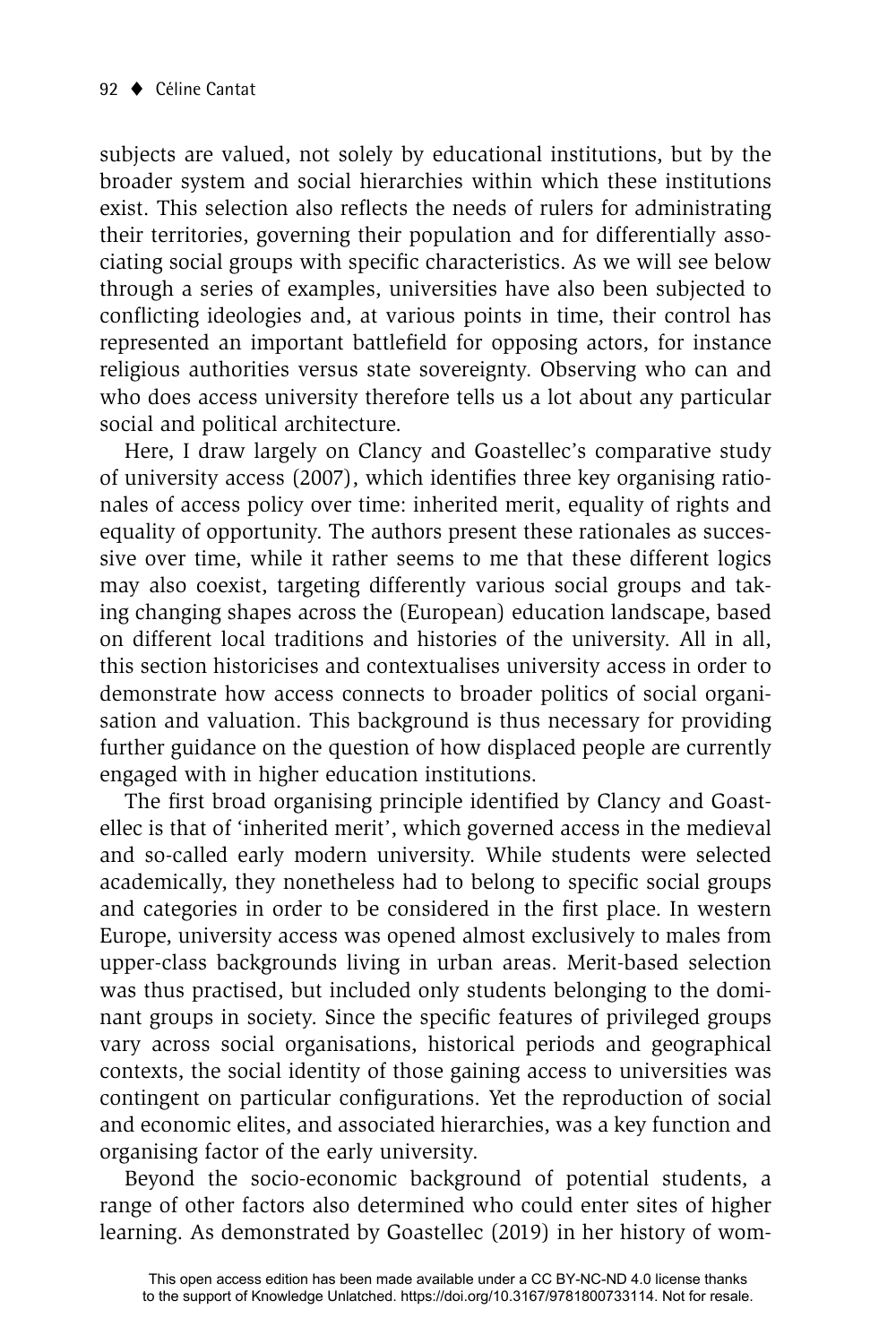en's access to the university, those factors were determined through the confrontation between different forms of authorities and ideologies. Goastellec shows how, between the fourth and seventh centuries, women from the local elites across western Europe had been able to access learning and education, in particular by entering (in fact sometimes establishing) double monasteries: monastic communities made up of both men and women within which learning was central. The author then shows how the gradual assertion of papal authority meant that, by the time the first universities were opened in this part of the world, in the twelfth and thirteenth centuries, a 'world without women' had been imposed. Double monasteries had been forbidden already in the eighth and ninth centuries and if, for some time, distance from royal and religious powers had allowed local aristocracies to perpetuate social arrangements involving women, the consolidation of central authorities eventually made this impossible. Therefore, with few exceptions, from their opening until the nineteenth century, universities and faculties in western Europe excluded women.

Outside Europe, many of the early 'modern' universities were similarly opened to serve the children of dominant groups. In South Africa, the first colleges were built to educate the children of British migrants while, in Indonesia, the first faculties were created by the Dutch in order to provide access to children from both the colonial and the local elite that cooperated with the colonisers (Clancy and Goastellec 2007). In their review of the educational policies of Spain and the English in Mexico and India, respectively, González and Hsu (2014) show that in colonies in which the native population outnumbered European colonisers, and where colonisation thus crucially relied on native cooperation, the education of native elites was seen as an integral part of imperial enterprise.

One of the primary roles of the university has indeed been to produce individuals able to administer the state and contribute to its economy. In such colonial contexts, this was premised on a narrative that saw educating natives as necessary in order to make them understand the new political, moral and economic landscape of colonialism. Importantly, this also foreclosed the possibility of native knowledges, seen as inadequate for dealing with 'modernity'. Higher education was thus closely connected to the civilising and proselyte dimensions of imperial endeavours. For instance, in India, several universities such as the University of Calcutta, the University of Bombay and the University of Madras (opened in 1857), and the University of the Punjab (1882) and the University of Allahabad (1887), were set up following a recom-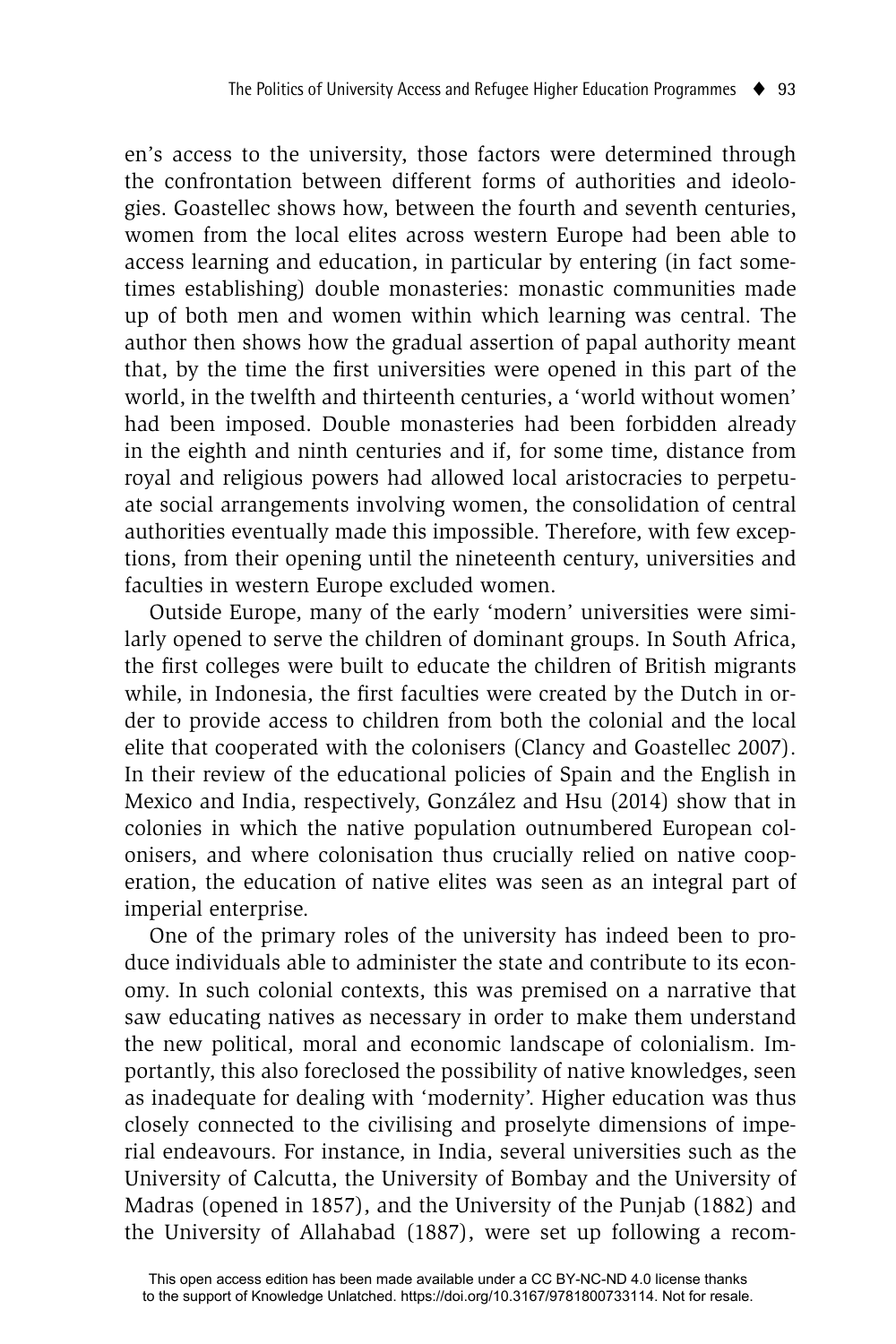mendation from the President of the Board of Control of the East India Company (EIC), in order to 'enhance the moral character of Indians and thus supply EIC with civil servants who can be trusted'.1 The relation between access and knowledge production was thus at the heart of the politics of inclusion within higher education, while these early examples of internationalised higher education endeavours also highlight the close relationship between the state and capital at play in the establishment of higher learning institutions.

In contrast, in the context of settler colonialism, González and Hsu (2014) show that in countries such as the USA, where white settlers displaced the native populations and carried out the work of the colonies themselves (or by importing labour through slavery), the first colleges were catering exclusively to the offspring of the white Anglo-Saxon Protestant community. It is also interesting to observe how, at the individual level, participation in higher education could be seen as a means or an attempt to subvert dominant regimes of citizenship. In his study of indigenous elites in colonial Mexico, for instance, Villella notes that holding a university degree 'indicated something more than mere education' for members of the local elite: it was a quality that 'transcended ethnicity' (2012: 12) and a means to circumvent colonial hierarchies based on racial stratification. In this sense, university education can be both a result of and a tool towards the acquisition of broader participation rights. Yet politics of knowledge production and participation remained embedded in larger social and political norms to the extent that status acquired through learning would often run up against embedded racisms that obstructed equity, and foreclosed certain modes of knowing and seeing the world.

One important exception in settler colonial contexts were historically Black colleges and universities in the USA, institutions of higher education established primarily in the years after the American Civil War and before the Civil Rights Act of 1964, often with the support of religious missionary organisations, and with the intention of serving the African American community. At the time, especially in the segregated south, the majority of higher education institutions were white and completely excluded African Americans or used quotas to limit their admission. These colleges thus offered the only higher education opportunity for Black students, and they were often characterised by the engagement of Black teachers for whom imparting knowledge and skills to Black youth was seen as a political statement (hooks 1994). Related to our topic here, an important episode concerns the fact that those historically Black institutions were among the only ones to hire Jewish refugee ac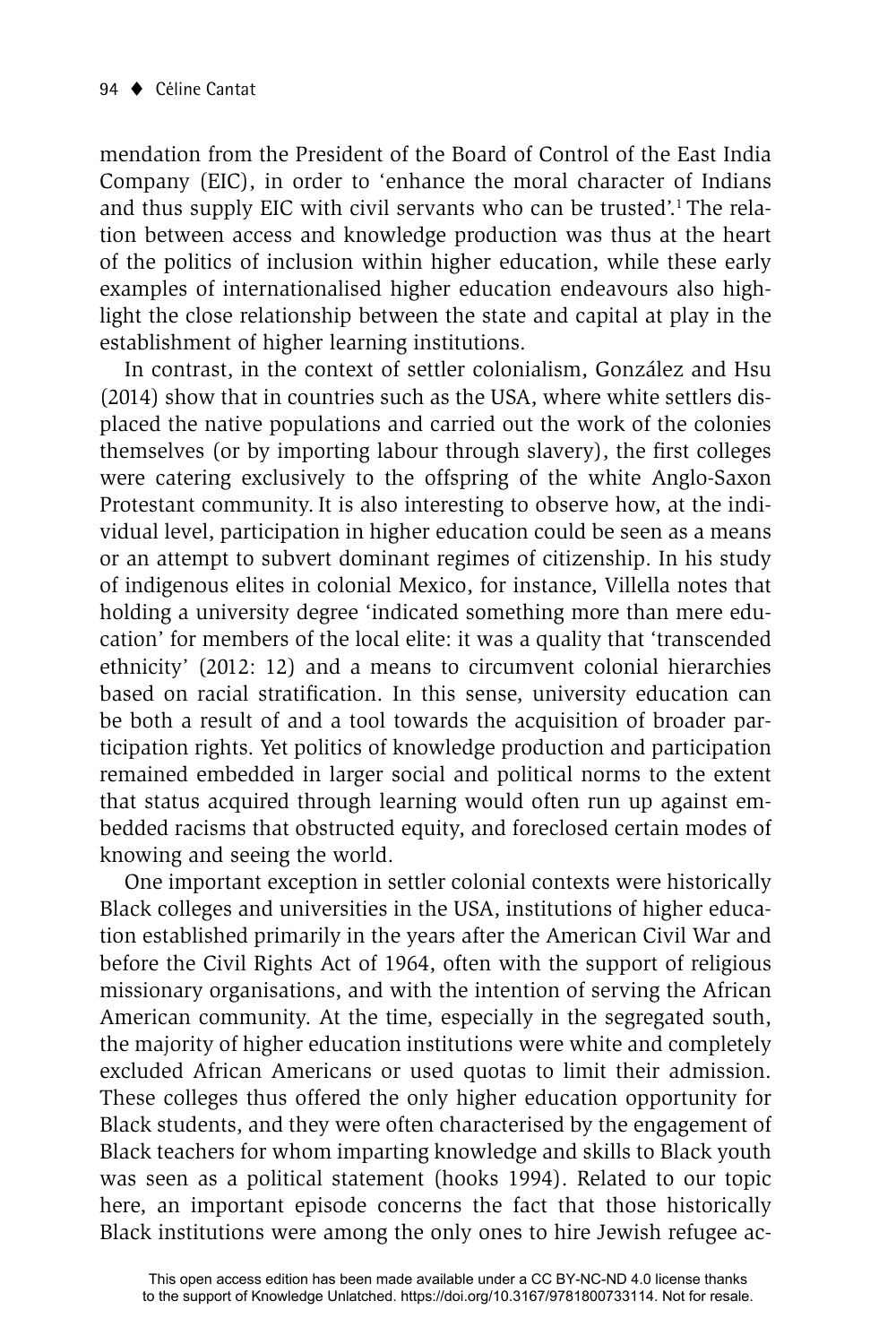ademics (both men and women!) fleeing Nazi Germany and who had arrived in the USA in the 1930s (Jewell 2002; see also Edgcomb 1993), thereby setting an early tradition of sanctuary academia.

### **Inscribing Access in Rights: Mass Education and the Limits of Formal Inclusion**

The second broad organising principle of access policy identified by Clancy and Goastellec is the norm of 'equality of rights'. Broadly speaking, this rationale emerged with the rise of the nation-state and consolidated as part of the welfare state project – meaning, in western Europe, particularly in the period following the end of the Second World War. It is based on the belief that higher education should be accessible to larger numbers and be inclusive of individuals regardless of their social origin. It is seen as a public good that benefits both the individual and society: the state is seen as responsible for expanding access to the broadest spectrum of students, including those from under-represented groups. This, of course, was in no way an exclusively western European process. For instance, during the same period, in eastern Europe, nationalisation coupled with communism also promised to guarantee equal access to education in ways that can be seen as more extensive and encouraged multiple academic and student exchanges with the global south and non-aligned countries, thereby effectively opening up the university to different groups. This idea of the university as a public good draws on its gradual opening over the course of the nineteenth century, in the context of the solidification of the (capitalist) nation-state and of the emergence of a series of nation-building institutions. The university is considered as having a role to play in the construction of a sense of national belonging and loyalty. As noted by Kwiek (2005: 331), 'with the rise of the nation-state, the university was set at the apex of institutions defining national identity'. The university therefore functions in close association with state power, and its role in relation to the public sphere is mediated by the dominant political project of the nation-state. In this context, the issues of the responsibilities of the institution and the boundaries of the student body are resolved by their insertion within the broader project of the nation-state. The 'nationalisation' of higher education (Neave 2001; Kwiek 2005) was also connected to the nationalisation of scholars: the introduction of civil servant status for academics hence contributed 'to impress firmly upon the consciousness of academia its role as an emanation of the national wisdom and genius, creativity and interest' (Neave 2001: 30).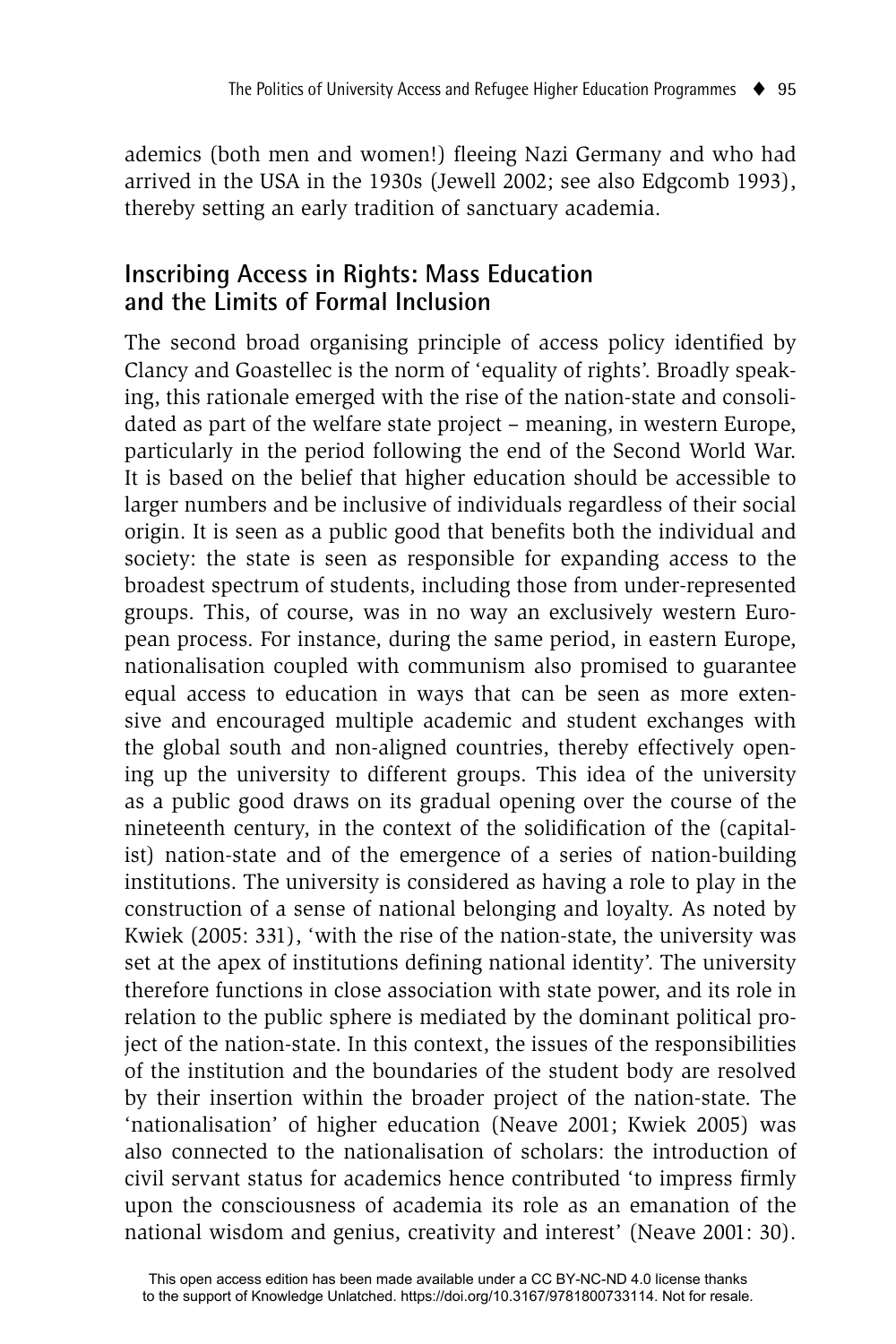This nationalisation was also reflected in the development of centralised procedures and patterns of validation and certification of academic competencies and education. These differ from country to country and reflect varying ways in which knowledge is valued and assessed.

In western Europe, this set the context for a massification of access in the period following the Second World War. While the process was also shaped by economic motives and demographic needs (e.g. the production of particular types of labour), it should be understood in relation to a specific moment of capitalism marked by the rise of the welfare state and particular ideas of its responsibilities. The idea of the university as a public good opened up space for more radical political and ideological agendas concerned with social inclusion and equality. Those translated into calls for more equity, including by requesting that university systems and students/employees better reflect the diversity of societies. Those calls were also framed as a matter of democratic legitimacy for the state.

It is in part such arguments that were mobilised in struggles to secure women's participation in higher education. As of the 1870s, an increasing number of systems around the world started granting women the right to study, graduate and teach. At later stages, the norm of equality of rights – and struggles to achieve it – were also invoked to remove formal barriers to other social groups that had been preventing access to university on the basis of race, ethnicity or religion. It is important to highlight the conflictual and combative aspects of the opening up of the university. For instance, in the USA, it was not until 1954 and the *McLaurin v. Oklahoma State Regents* decision by the United States Supreme Court case that racial segregation in state-supported graduate education was prohibited so that Black students could formally access all public higher education institutions. This decision followed a series of legal struggles started two decades earlier by African American scholars and activists who helped plaintiffs bring lawsuits against segregated school systems in the name of equal rights.

However, equality of rights as an organising principle around access places an unexamined notion of merit as the sole factor of student selection. In theory, there is now equality of access because formal barriers on the basis of gender, race and class have been officially removed. However, 'merit' is defined in relation to students' ability to acquire certain (dominant) norms, knowledges and resources, and is understood as an individual process. The notion is also premised on specific moral values and particular ideas of success, which people have to work towards in order to be seen as having merited their inclusion into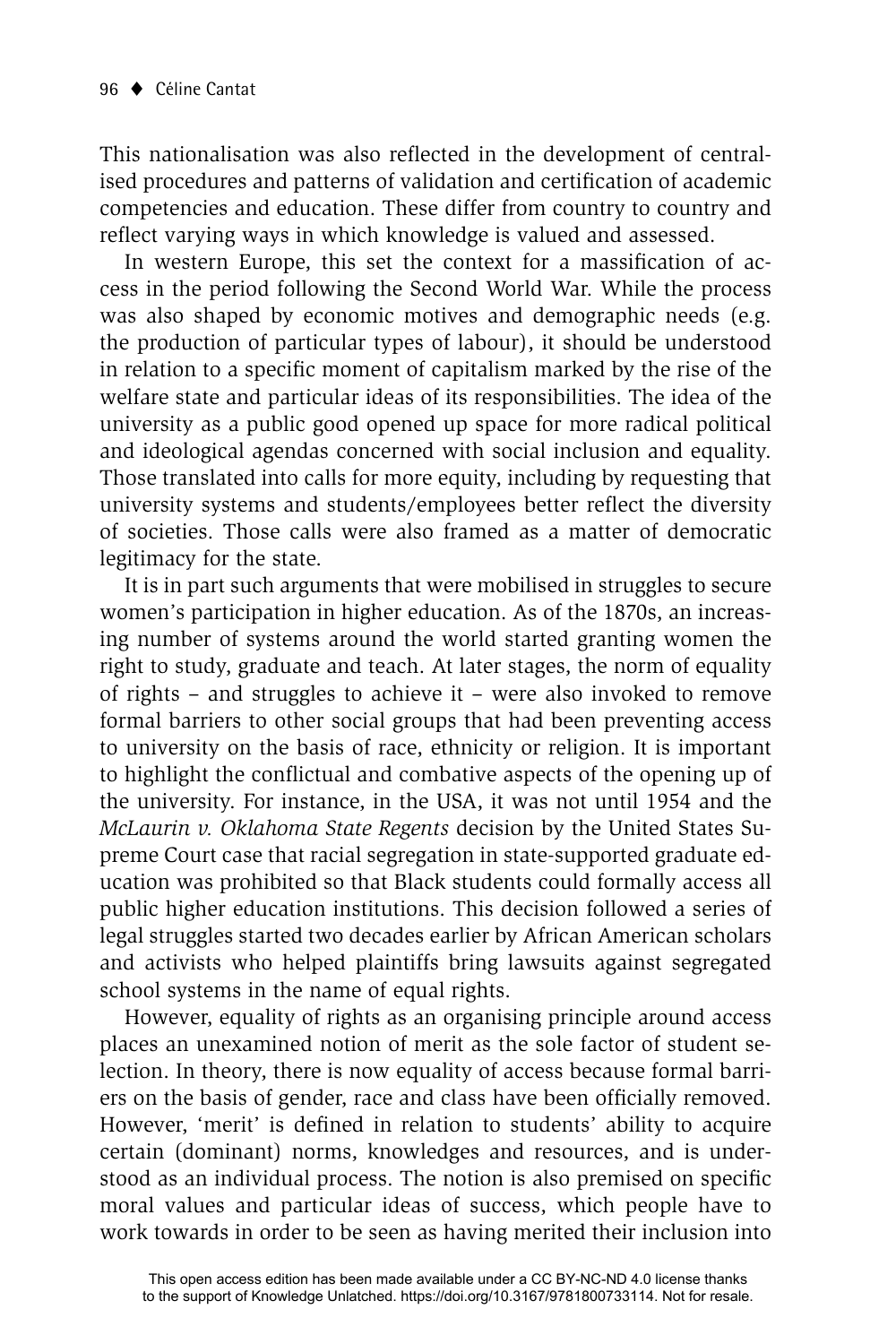university systems. The existence of social hierarchies that define what constitutes desirable knowledge, skills and norms away from underprivileged groups, and the persistence of social inequalities which in turn shape how much students may access such competencies, are not taken into account. Ideas of merit are in fact premised on certain representations of normalcy and desirable outcomes that reflect the experience and features of particular (privileged) socio-economic groups. In other words, if left unexamined, the notion of merit ends up privileging those students who already have access to enhanced social, economic and cultural capital. Therefore, meritocracy often ends up reproducing dominant social hierarchies while concealing the deeply unequal basis on which access politics operate. In other words, certain notions of merit that in fact favour more privileged groups are one of the points of crystallisation of the tensions and conflicts between the structures of higher education and attempts to open up its boundaries.

Moreover, in a context of increased participation, inequalities in higher education also took on a different form as discriminatory ideas of merit became networked into unequal education systems. In particular, diversification and hierarchisation along disciplinary, institutional and sectoral lines has meant that there is a growing degree of stratification within higher education systems. In France, for instance, the public university system exists in parallel to a highly competitive system of *classes préparatoires* and *grandes écoles*, which to this day is recruiting students among the most privileged social strata in order to train them for upper-level positions in the public and private sectors. These hierarchies exist both between and within the higher education institutions and academic disciplines (Donmez 2020). Therefore, even though access was formally democratised, inequality in relation to higher education became reconfigured in terms of the type of education access granted to different individuals and social groups. Inequality is thus reproduced through various mechanisms, which also include the development of a private sector only available to the wealthiest social layers or institutional stratification where elite universities continue to recruit students from the most privileged social backgrounds. Over the last two decades, these processes have been further encouraged through the intensification of competition within academia, premised on a culture of academic auditing and ranking where all tasks and outputs are increasingly quantified and assessed, with the view of classifying institutions and academics in relation to one another (Cook, this volume). Again, this shows that the politics of access do not solely revolve around the issue of admission, but also involve a range of nuances and dynamics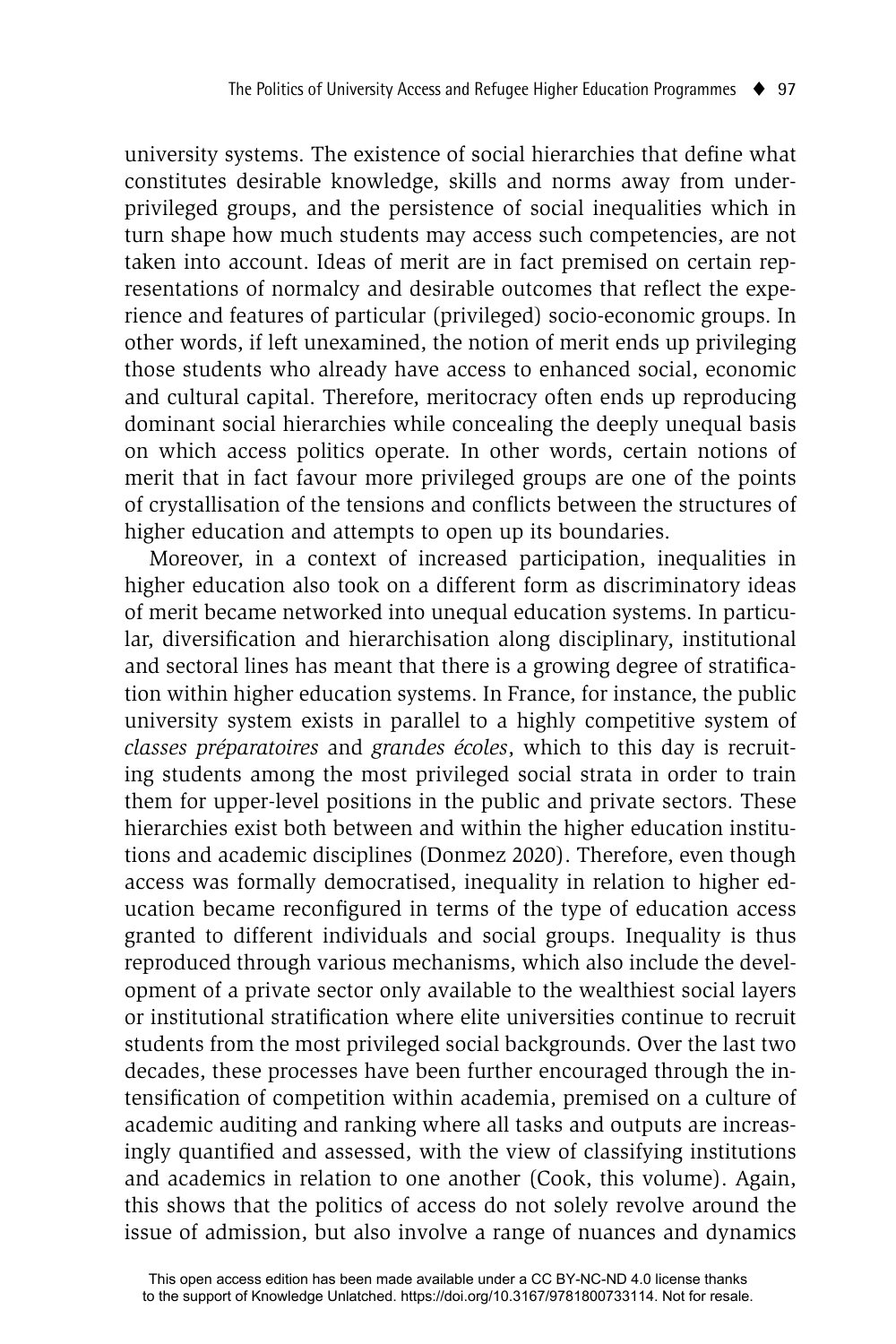pertaining to the kind of education and knowledge students can engage with, and their possibility to shape and define those. In other words, thinking through these issues shows the embeddedness of structures that make the project of opening up the university extremely difficult.

In *Teaching to Transgress,* bell hooks (1994) proposes a disturbing account of desegregation. She recalls the combative and caring spirit of the segregated high school she attended, where Black teachers imparted a sense of pride into their students. In contrast, she remembers her shock when she entered a desegregated, highly racist and white higher education institution, where she felt like an intruder and where teachers treated her as someone to be adjusted (hooks 1994). This less celebratory account of desegregation powerfully interrogates the limits of the university as an institution, its embeddedness in structures of domination, and the way in which classrooms can become sites for the reproduction and reassertion of social (racial, gendered, class. . .) hierarchies. It illustrates how these structures lead to the normalisation of certain types of pedagogies that can be exclusionary and geared towards reproducing certain hierarchies.

#### **Beyond Formal Access: Rethinking Inclusion, Equality and Equity**

In this context, Clancy and Goastellec identify a third governing rationale of university access, that was pushed forward by various groups at the internal or external margins of university in order to respond to and rectify some of the shortcomings of formal equality. According to the authors, the principle of 'equity' emerges from the recognition that formal opportunity of rights does not suffice to prevent social inequalities being reproduced within the university. Therefore, it emerges from a critical assessment of the notions of merit as used in mainstream meritocratic discourses, which calls for interventions aimed at redressing existing inequalities in order to effectively widen access to students from more marginalised groups. This has been done, for instance, through a redefinition of merit that accounts for students' positions in social structures, contextualises school results obtained prior to seeking university entry, and focuses on students' potential and expected benefits from higher education, rather than merely their projected individual ability to obtain a high-class degree (Clancy and Goastellec 2007). In turn, these considerations have led some institutions to design alternative admission paths or to implement access programmes.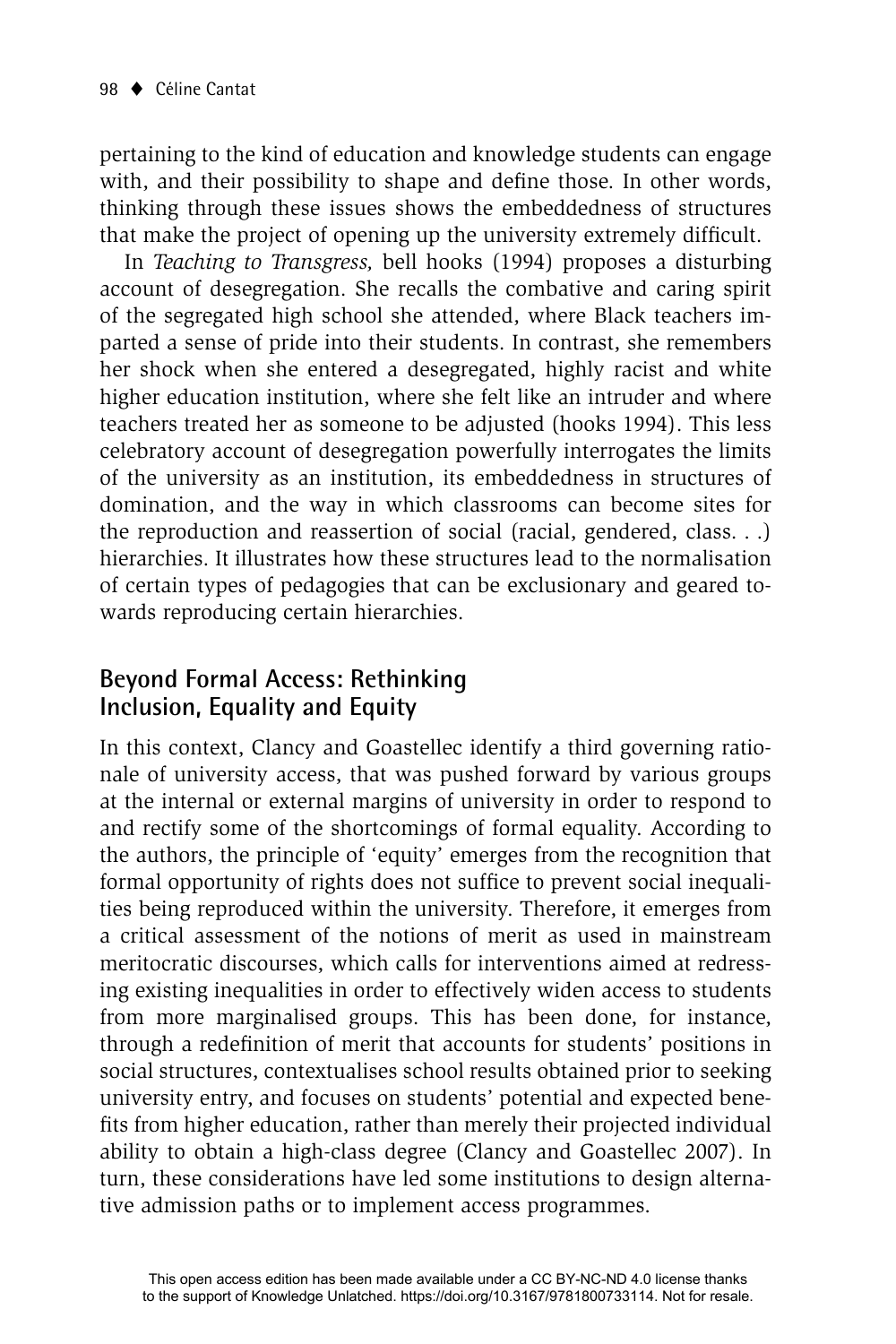These strategies of widening access have been, in many cases, mobilised by prestigious institutions, traditionally tasked with the training of national elites, in order to widen their student body, often following an understanding of the role of prestigious universities as cultivators of individual talents, regardless of background. However, although there is a growing consensus around the need for such affirmative actions, national traditions of elite formation, structures and modes of recruitment in public higher education systems, and dominant understandings of social inequalities, contribute to determining to a great extent the shape, extent, structure and availability of such interventions across contexts.

While they may be extremely important and beneficial at the individual level, generally speaking, these strategies do not fundamentally challenge broader structures, nor do they question in deeper ways how universities participate in reproducing inequalities through filtering access in certain ways, and through their knowledge positions and pedagogies. Rather, they are often intended to bring people into the structures of power while downplaying or limiting their capacity to change those structures.

This short and non-comprehensive overview has attempted to show that university access is crucially embedded in larger processes that prop up the structures of higher education by connecting it to the reproduction of a dominant social order and normalising its inequalities. Notions such as that of merit used in a naturalising way (e.g. people either have or do not have skills and talents at the individual level that allow them to succeed at school and university, and these are seen as disconnected from material conditions) are in turn put at the service of an exclusionary vision of higher education. I have also attempted to illustrate some of the tensions and potential contradictions that may emerge from struggles around enlarging access and opening up the university. I now turn to reflecting on the access programmes I have experienced in order to reflect on the possibilities and limits they come across as they try to navigate this dense field of possibilities and limitations.

### **Can Access Programmes to Higher Education Open Up the University?**

I now draw more directly on my own experiences as teacher and academic coordinator in access programmes for displaced students in Budapest, and as an individual whose research, academic and activist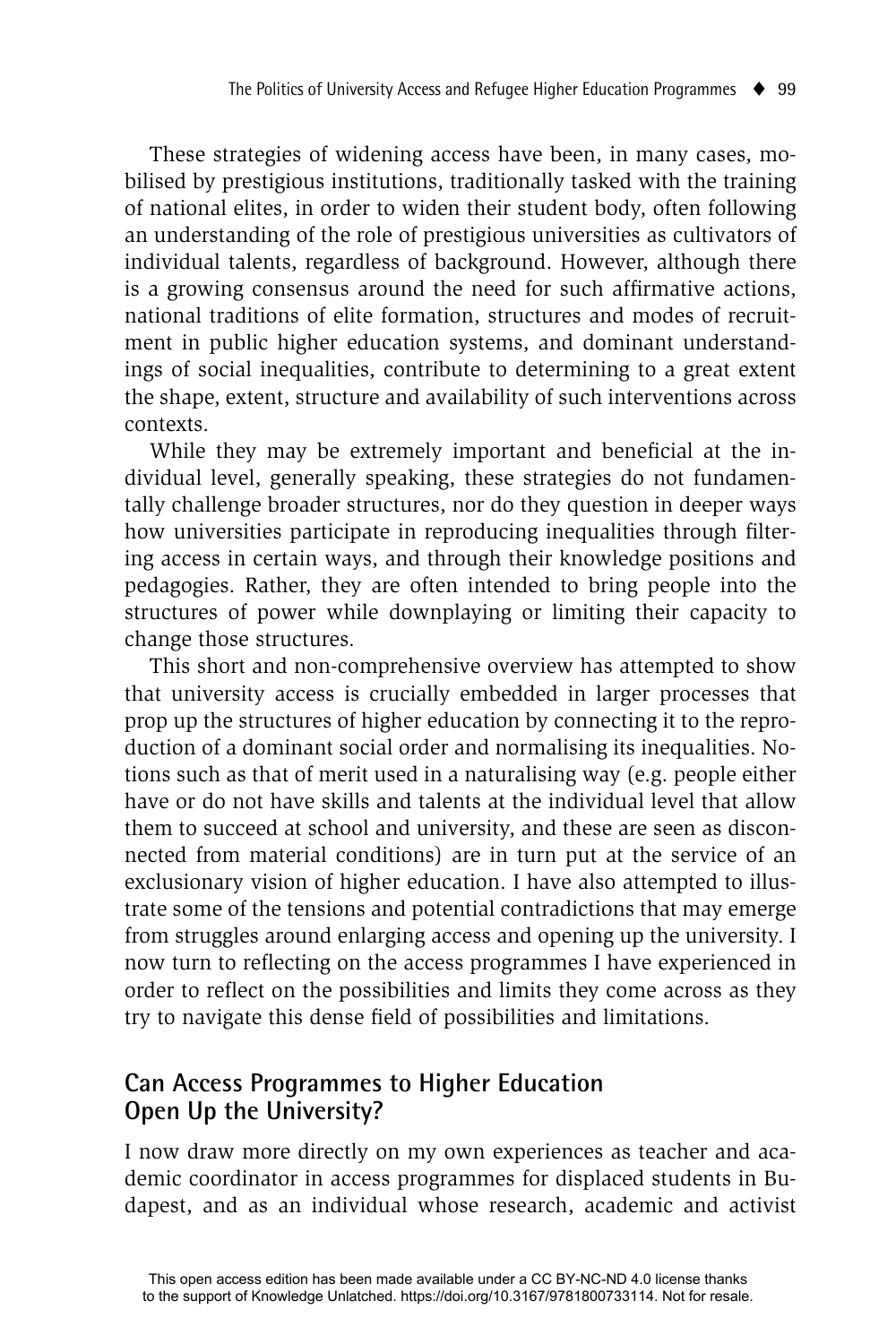work centres on migrants' and education rights. Through these experiences and interests, I have developed overall knowledge of the workings of access programmes for displaced students in different European contexts. On the basis of my professional and political activities, and of my broader research into such programmes, I present below reflections on three preparatory programmes. These reflections do not have any pretension to exhaustivity. Rather, they point to a number of tensions and possibilities which I have identified as of importance when thinking about and working around higher education and displacement. My relationship to and involvement in these three programmes vary: in one case, I was involved indirectly in a programme as it involved people I work with in the general field of migrants' rights and migration-related activism; in another case, I worked in shaping, developing and running a full-time preparatory programme; and, in a third case, I was tasked with investigating the details of an existing programme with a view to incorporating them into a consortium focused on providing access to university for refugees. The insights I develop below aim to help us examine the way in which such programmes interact, challenge or at times reproduce the complex dynamics and politics around access I have attempted to describe above.

These insights do not pretend to provide a definitive answer to the question of whether the university may or may not be 'opened up' through the inclusion of socially marginalised students – and those who experienced displacement in particular. Besides the fact that inclusion can be tokenistic or differentiated, as mentioned, it also seems to me that such openings always remain unfinished and continuous processes. As structures, relations and contents that exist in evolving socio-political contexts, universities are always in motion as they are shaped by a range of broader developments. In recent decades, for instance, what has been called the neoliberal project and characterised by a situated yet connected series of dismantlement and privatisation of public services has had a key influence on the structures, role, content and working conditions in universities. What I attempt to do, rather, through a series of vignettes based on access programmes I have encountered, is to sketch out some of the issues and possibilities that emerge as we set out to run programmes enlarging university access for displaced students, and see how these impact on the question of the opening up of higher education in a broad sense.

The first 'refugee access programme' I was involved in was launched in France in early 2016. It was primarily offering language classes, in a public university located in the northeast suburbs of Paris. The stated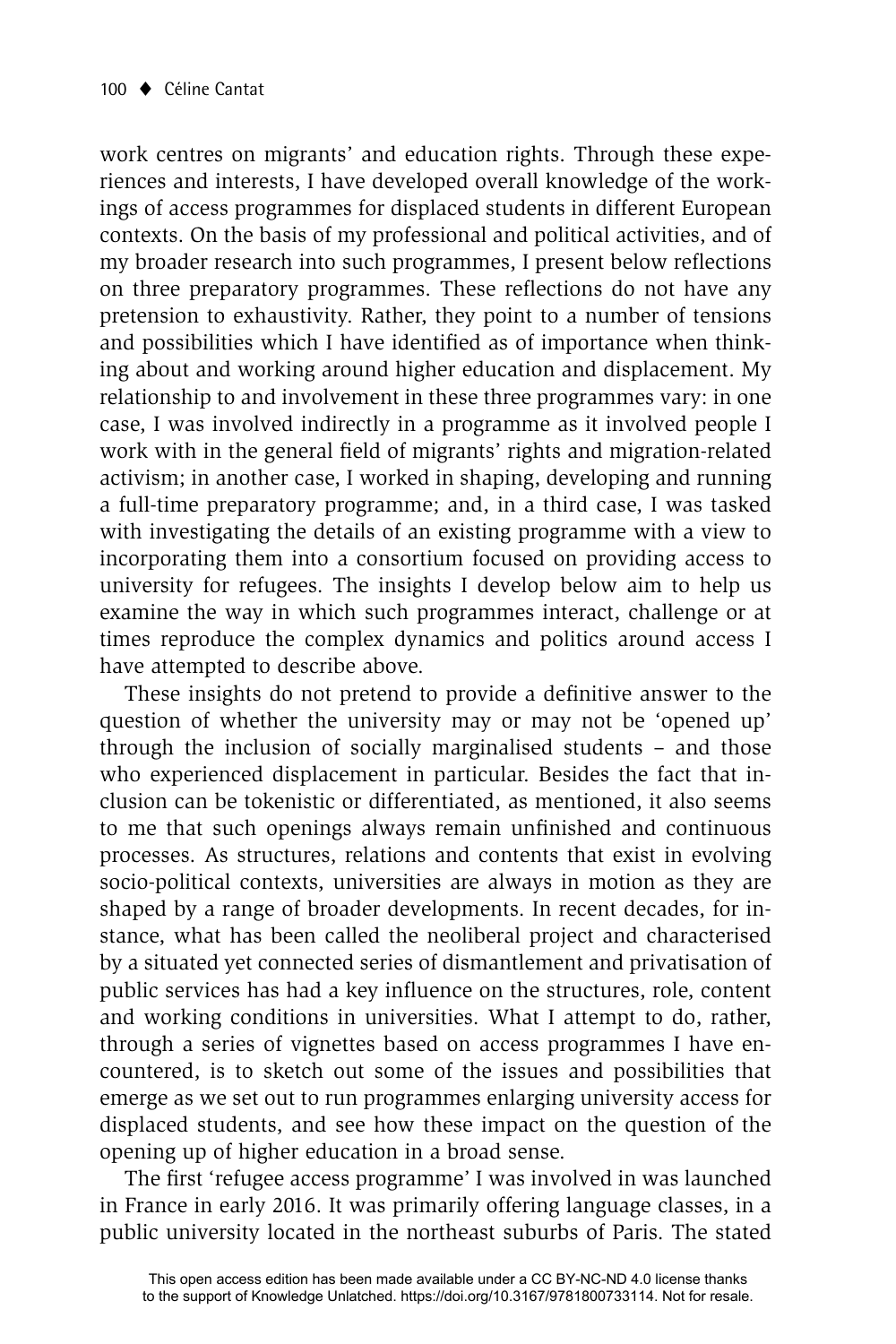aim was that, once students reach a good command of the language, they would be able to join study tracks at the university (for a critique of certain approaches to language learning, see Burke, this volume). The limited financial means were somewhat counterbalanced by enthusiastic instructors and a combative identity based in the local working-class and migration-related history. Being open to those displaced and dispossessed by global processes and local structures was seen as an integral part of the identity of this left-leaning, critical institution, with roots in student protests and experimental pedagogies.<sup>2</sup> Moreover, the history of exile characterising this part of the Parisian suburbs was evoked as providing a particularly fertile ground for the initiative, whereby mutual understanding between local and displaced students was seen as more instinctive than it would have been in other institutions.3 Prospective students in the programme also shared this impression, and explained how they appreciated 'not feeling like absolute outsiders here' and, as put by a Syrian friend, 'kind of not sticking out'.4

My presence was connected to my involvement in migration solidarity circles and my close relationships with several of the people who had been selected as students. In later conversations, the framework put forward by students to explain their ease was one of intersectionality, whereby the working-class feeling and the presence of Black and Arab students provided a frame for identification and belonging for many. This testifies to the situated and political nature of access, as an experience at the intersection of structural and interpersonal relations and shaped by a number of hierarchies. However, students in the access programme still felt that they had to account for their university interactions in terms that other students, albeit from working-class or migration-related backgrounds, did not. Their narrative insisted on shades of belonging, on questions around the legitimacy of their presence, and on a relation that remained premised on forms of hospitality rather than rights.

I left France a few weeks after the programme first started. By then, a series of strikes and occupations had begun in opposition to a proposed reform of the French labour code, and students of the university had mobilised in support of the social movement. Many of the students from the language programme had joined in the protests and several reported that this common political experience broke down further barriers and produced new grounds for identification. What is perhaps important to highlight, then, is that in contexts where the university retains a public and political role as a space of mobilisation, different transformative horizons sometimes can become imaginable.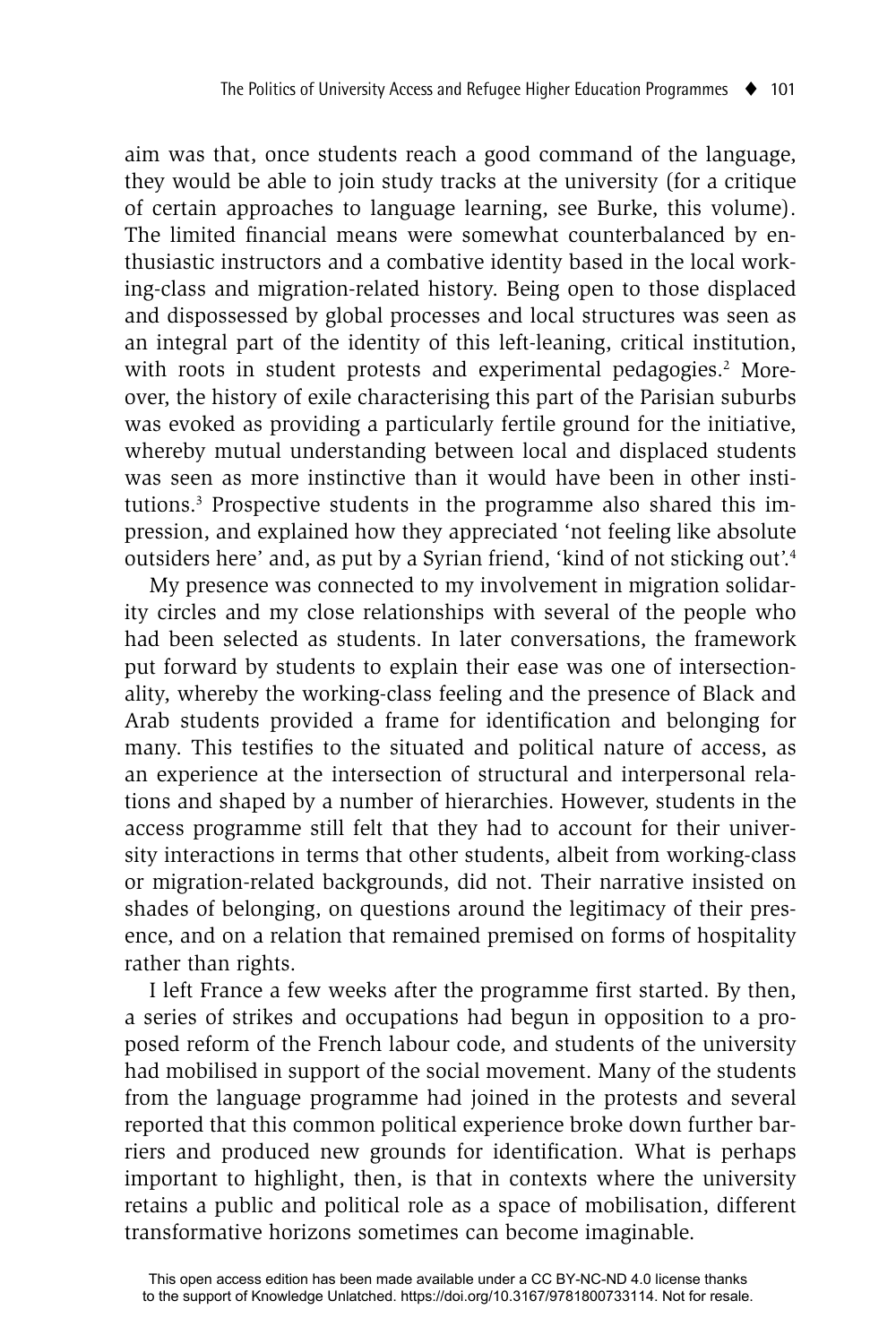Ultimately, the students' experiences of the programme were shaped by the intersection of two converse understandings not solely of university but also of the state, its institutions, and its relation to a broader public. On the one hand, the commitment to a free, public higher education system, which should be accessible to all and function as a means for social change, produced an inclusive environment, where students interacted with peers from a range of backgrounds and felt 'not like outsiders'. While the concrete realisation of equity still met challenges, the feeling that there was a principled dedication to offer equal opportunities was reported by many students in discussions. On the other hand, the unfolding of the programme encountered a social movement that emerged in response to attempts at further neoliberalising the French labour market, through a law that is part of a wide set of measures trying to reshape the French state and its public responsibilities and roles. In this sense, the programme and its students were affected by the exclusionary tendencies that come with the broader neoliberal project of successive French governments, premised on a reduction of public budgets and a shrinking of university resources, which make the effective possibility of inclusion and equity ever slimmer. In sum, this first programme is a striking illustration of the difficulty of setting a genuine social agenda for higher education under conditions of neoliberalism.

I came to explore this issue from a different angle later that same year. In the spring of 2016, I started teaching an academic skills class as a volunteer instructor in the OLIve weekend programme. I had recently moved to Budapest and started working at CEU, a private university established in 1991 with the mission of 'building open and democratic societies' through providing fully funded academic training to the region's youth. By the time I joined, CEU was undergoing intensive transformations, including a process of internationalisation but also a questioning of its 'social' model in favour of a more heavily fee-paying system. These ongoing dynamics were further exacerbated by political attacks against the institution on the part of the Hungarian authorities.

I became involved as the programme was entering its second term, and welcoming new students among its cohort. On the opening day of the new session, some of the academics and administrators involved in creating and running the programme greeted the students, old and new, and insisted on the sense of community, friendship and mutual learning that had characterised the first term of the programme and that they hoped would continue in this new session. OLIve also started in a grassroots manner through the mobilisation of members of the university during their time off and in a volunteer fashion, but was taking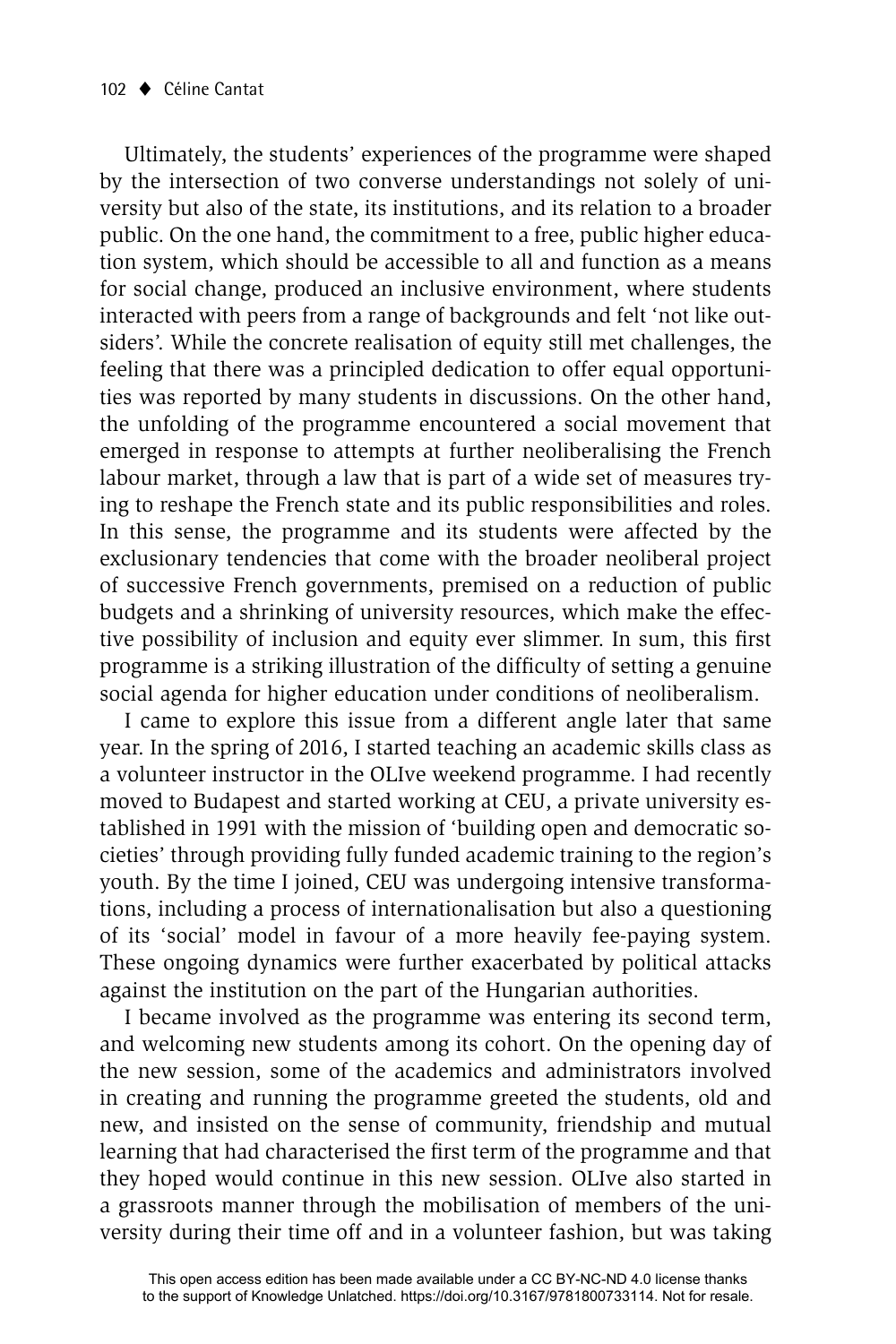place in a private, privileged, English-speaking institution in Budapest. Its politics were less rooted in an intersectional approach to the common positionalities of would-be students and members of the university; it nonetheless insisted on notions of participation, comradeship and equality.

Ten months later, we launched another access programme (a full-time version of the original course), for which I was appointed as a salaried academic coordinator, and which had received funding from the European Commission and the Open Society Foundation. In this position, I had frequent (direct or mediated) interactions with the university's administration and was to an extent dependent on their understanding of our work. What became clear through multiple episodes during which the scope and goals of our programme were being discussed was that, for senior managers, the focus was not on refugee education as a political commitment to further equality, but rather on the programme allowing the 'brightest' to fulfil their own individual talents through their inclusion within the ranks of this prestigious institution (Cook, this volume). This exceptionalising speech was setting the students aside from, and above, other displaced people and using their admission as the benchmark of their social worth and their positions in hierarchies.

On several occasions, I was also puzzled to hear CEU's senior management referring solely to the two, male and tenured, members of staff who became directors (respectively of one of the programmes and of the newly established unit hosting them). The way the directors were turned into the people 'in charge' concealed the collective effort by members of the university, activists and students themselves who created, shaped, fundraised and ran these programmes. It also hid the uneven distribution of labour within the programmes and the double marginalisation experienced by some of its staff – by being peripheral to the key departments and centres of the institution as a whole, and by being kept in a state of precarity and unstable employment. Thereby, the complex story of mutual work, tensions and disagreements that had led to the programmes being established and run was replaced with a narrative of visionary (masculine) minds conjuring a vision from above. I also frequently felt awkward about having myself moved from being a volunteer teacher to a paid employee (on a part-time, shortterm contract) officially tasked (among other things) with 'supervising' the hourly-paid instructors who provided students with teaching, mentoring and support.

This illustrates the way in which the process of institutionalisation – which had seemed valuable as we hoped it would bring stability and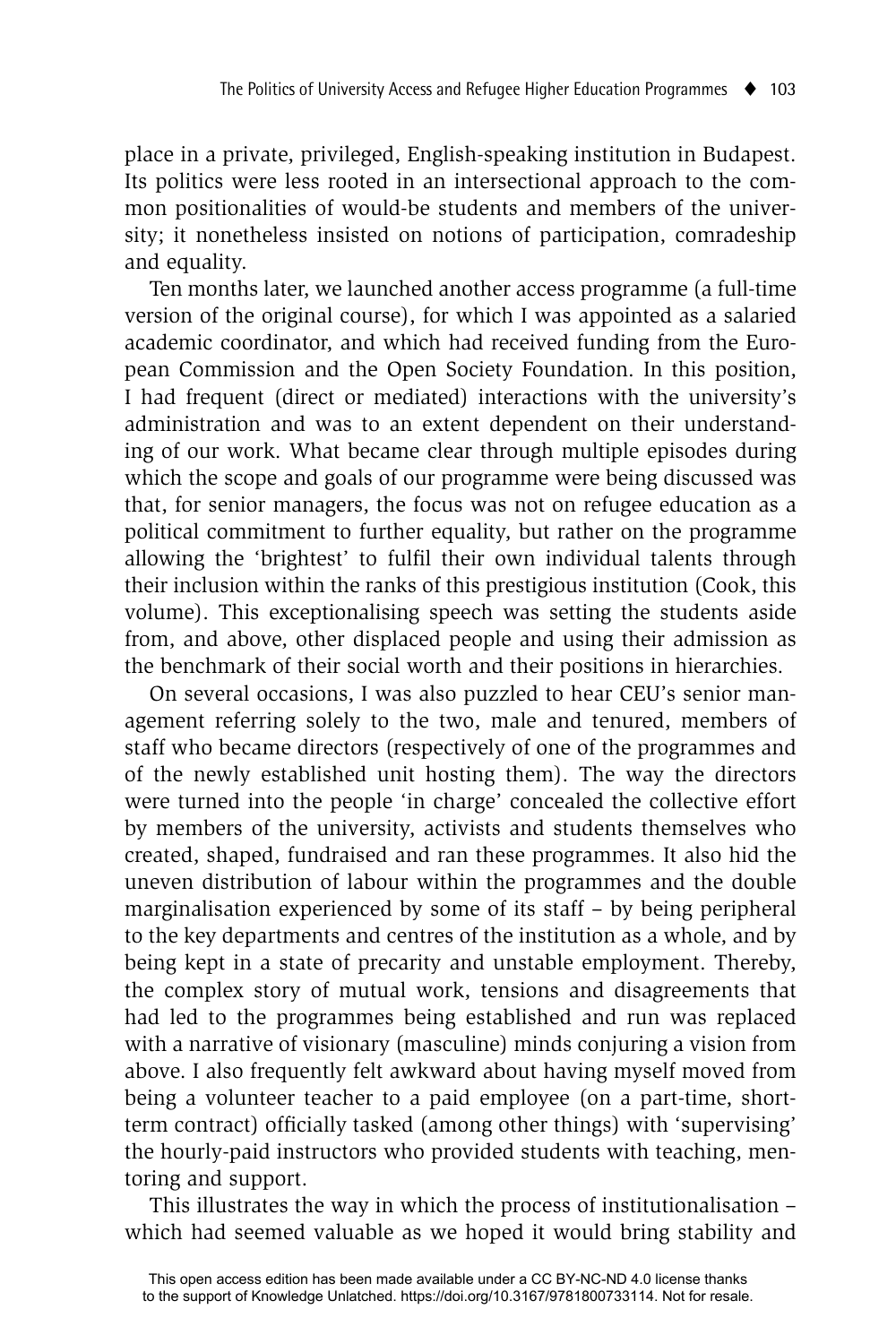durability to our activities and thus to our students – came with embedding our initiative within the moral economy and hierarchies of this quickly changing private university. In other words, we were faced with the fact that only certain students were recognised as legitimate subjects, certain forms of labour were valued, and particular notions of merit, success and prestige prevailed. While, as members of the programme, we remained critical of this approach, we also found ourselves engaging with it, for instance by allowing certain institutional representations of our programme that worked towards promoting our institution as a space of social justice and inclusion, even though the narrative reduced those concepts to the cultivation of individual skills, in this case the adjustment of 'refugees' to their new environment. The gap between our experience largely shaped by marginalisation and precarity – as a university unit and its workers and students – and the representations of our work was reminiscent of Sara Ahmed's analysis of the difference between institutions' symbolic commitments to diversity and the experience of those who embody this diversity within institutions (Ahmed 2012).

Although many of us interrogated our pedagogical approach and discussed our drive to develop more alternative, decolonial and/or feminist modes of learning, teaching and producing knowledge, our institutional status and the goal of promoting our students' inclusion in the institution created many restrictions and obstacles in that regard. Most importantly, perhaps, while one of our original aims was to indeed open up the university and to promote inclusion based on equity – by rethinking our curriculums, pushing reforms to administrative structures and addressing the discriminatory if not racist stigmas still present in the university – we found ourselves spending most of our energies on trying to conform to existing systems in order to secure study places for our students. When, a couple of years later, our programmes were suspended (see Introduction, this volume; Trencsényi and Braverman, this volume), we realised once more how little we had achieved in terms of 'opening up the university'. In a private university that was experiencing intensive transformative dynamics, taking it away from a mission of providing fully funded education, we remained a surplus and marginal programme, easily disposable and certainly not seen as fully belonging to the university. Our students could be sacrificed in the name of a (racialised, gendered and class-based) idea of the 'greater good' that, it transpired, excluded them.5

The third programme I came into contact with was run at another French – prestigious and elite – institution which I joined on a postdoc-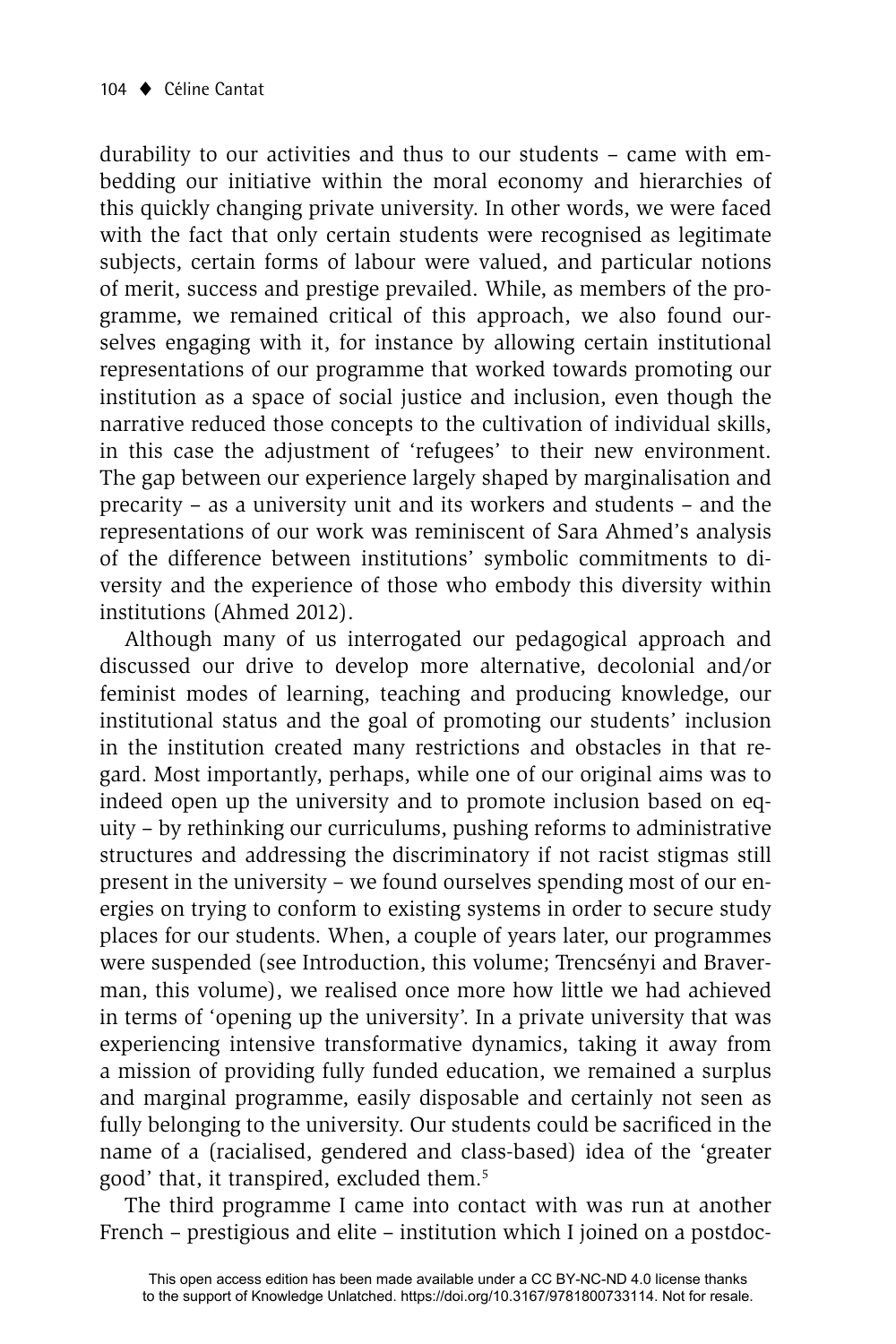toral contract after leaving Hungary. I only had marginal interactions with the programme and its students, and these reflections are based on observation and my involvement in a series of short discussions with the institution's management, as well as with some of the programme's coordinators and teachers. This education programme for refugees had been established primarily following an impulse by concerned members of the student community and then subsequently institutionalised. Partly because of the prestige of the institution in the French higher education landscape, I had previously heard about the initiative and been exposed to some of the official communication around the institution welcoming refugee students within its walls. The adopted model was, however, following a rather different rationale than those underpinning the two other programmes I had been involved in. For instance, when the teaching activities started, the university offered to lend some of its facilities to a separate NGO so that they could run the programme in their building and benefit from their institutional label. While a number of professors have since become involved, the institutional involvement remains limited so that, all in all, the programme exists in a more tangential relation to the broader structure, sharing a space but not necessarily partaking in the same circumstances.

Importantly in this regard, the programmes were not conceived as bridges or access paths to the institution. Rather, classes were seen as an opportunity for students to share in the privileges of an elite university, before continuing their academic life or picking up a career elsewhere. They were temporary guests, welcomed under certain circumstances for a defined period, but not seen as potential equal members of the community. In relation to the typology of access proposed above, this programme seems to rely on yet another path, where a form of differential inclusion is on offer. Rather than educational courses aiming at and based on equity, it is premised on the (necessarily arbitrary) appreciation of the individual circumstances and difficulties of students, seen primarily as 'refugees'.

This indeed resembles a humanitarian gesture, where the right to education is eclipsed by forms of exceptionalism and benevolence that produce uneven and unequal sets of opportunities. Ultimately, and without questioning the commitment to the students animating the programme's instructors, the structural form taken by this programme reflects the extreme challenges that such initiatives may face in the increasingly privatised and neoliberalised landscape of European higher education. It shows that, in spite of attempts at opening up the university, students often face forms of institutional glass ceiling.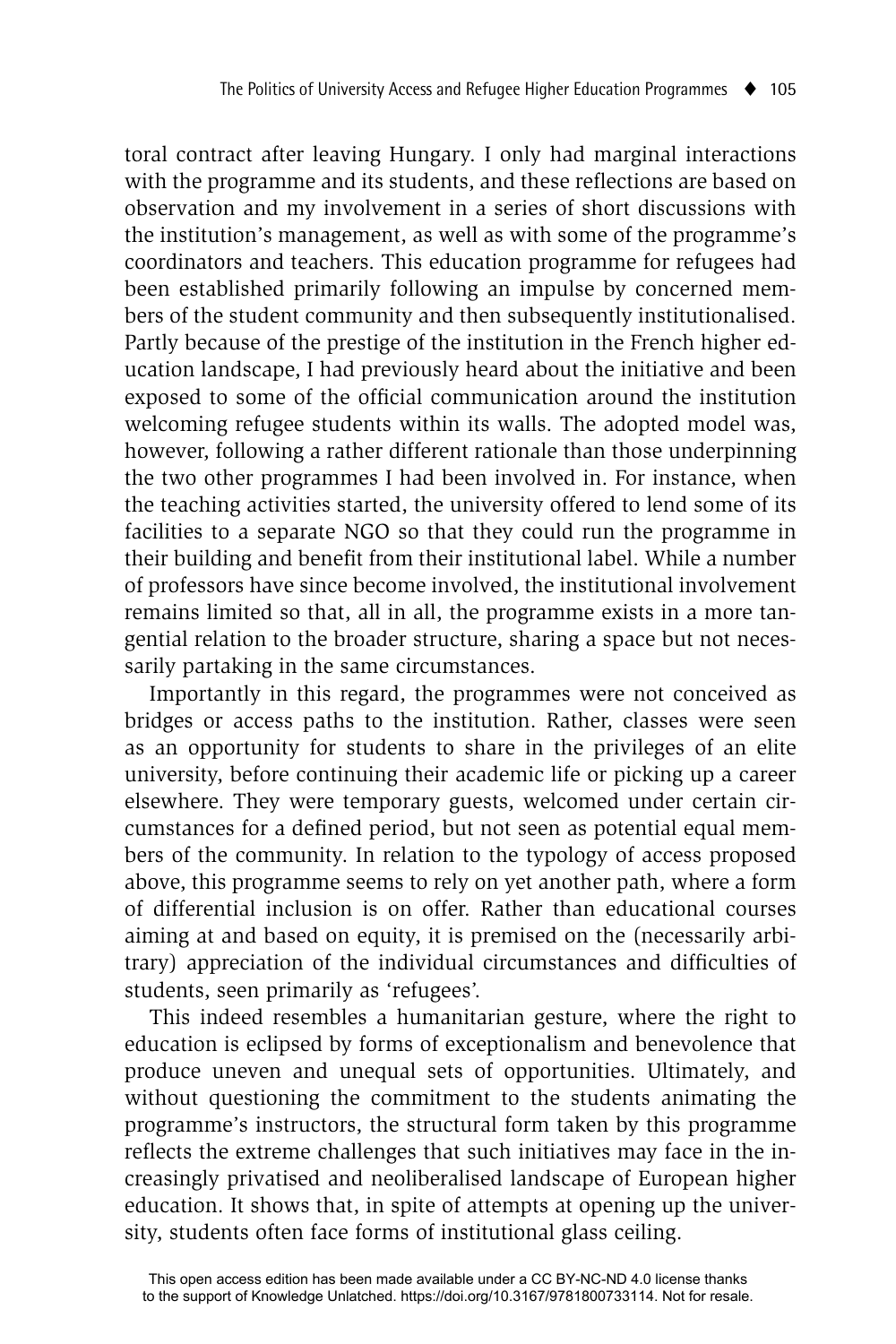All in all, these three programmes follow different shapes, modalities and ethics and exist in different types of institutions – both public and private, elite and more accessible. While broadly identifiable as access programmes, the questions of access for whom and to what are responded to in largely different ways. The budget and resources also vary greatly, leading to differentiate configurations and outcomes. However, they also shared similar features, such as their reliance on short-term funding and precariously employed or voluntary teaching labour; their marginal position within the university's structures even where official discourses present them as central; and the complex sets of relation that their students entertain with the broader community, characterised by various degrees of inclusion but always framed as raising the question of 'belonging'.

These experiences say something about the historical institutionalisation of the university in relation to the capitalist nation-state and its class, racial and gendered hierarchies, and the way this has propped up powerful structures of marginalisation. They also illustrate that inclusion is about much more than formal access and that we need to think beyond the 'moment' of entry – which, for many prospective university students and employees, is always much more than a mere moment – in order to accumulate the necessary capital, resources, networks and formal documents required for effective admission. Inclusion is thus an ongoing process that is both shaped structurally and experienced subjectively, through interpersonal relations with members and representatives of the institution, specific learning experiences and pedagogical practices, and the politics of knowledge production, among others. As explained in the Introduction and Afterword to this volume, in the case of displaced students, the issue of formal access intersects not only with the racialised, gendered and class-based social hierarchies that structure societies in their new countries of residence, but also with migration law and welfare systems, with implications in terms of the administrative 'readability' of students' situations and of their connected dependency on the good-will of specific bureaucrats.

#### **Conclusion**

By historicising issues of access to university, this chapter has attempted to provide an angle of reflection on the relation between higher education and inequalities. In particular, it has set out to show that higher education institutions have historically intended the reproduction of an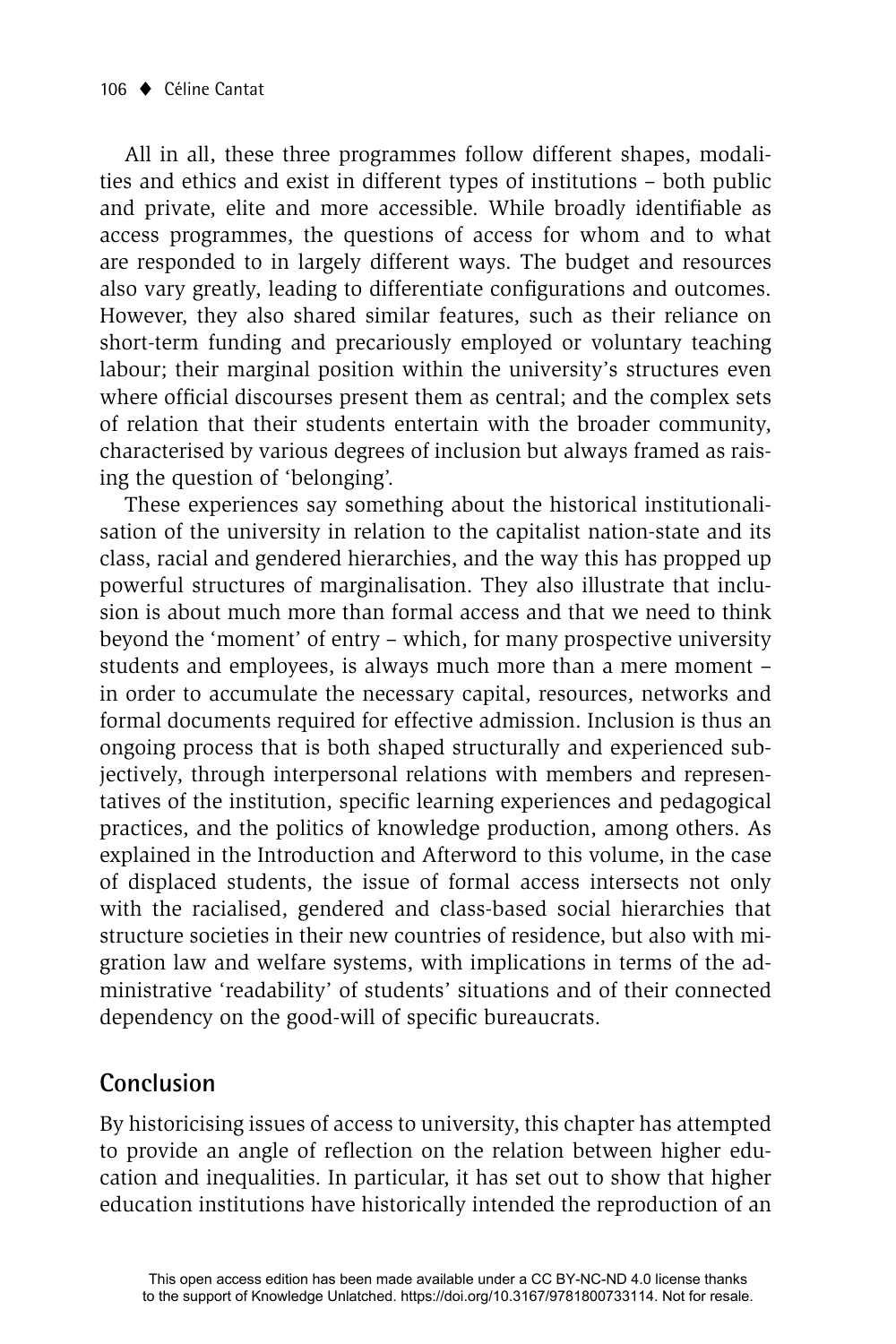elite or the production of individuals seen as capable to work towards the maintenance of certain structures. While there have been important struggles around such boundaries, which have managed to widen access to higher education for social groups previously marginalised or forbidden attendance, this has not been enough to radically transform and open up the university.

In particular, the very structures that sustain higher education systems and their connections to dominant socio-political projects mean that certain ways of teaching, working and organising have been naturalised. This process narrows down and limits what is seen as constituting education, knowledge, social change and transformation within the university. It has also created norms and hierarchies. When access programmes that aim at pushing against such systems enter the university and become institutionalised within it, they come across not only the formal boundaries preventing access to displaced students on administrative or financial grounds, they also face the way in which certain moral economies have become normalised and certain values have been institutionalised in ways that impede deeper changes. While there is no definite answer to how those pressures may be navigated and fought against, a recognition of the complex set of politics that frame the issue of access, and how it relates to structures, knowledges and modes of being within the university, seems to be the unavoidable starting point from which to keep rethinking and expanding our praxis collectively.

**Céline Cantat** holds a PhD in Refugee Studies from the Centre for Research on Migration, Refugees and Belonging at the University of East London and is currently a Research Fellow at Sciences Po Paris. Previously, Céline worked at the CEU in Budapest where she conducted project MIGSOL: Migration Solidarity and Acts of Citizenship along the Balkan Route and worked as teacher and academic director for CEU's OLIve programmes. Her research interests include migration solidarity, globalisation and migration, racism and exclusion in Europe, state formation and dynamics of mass displacement.

 $\blacklozenge$ 

#### **Notes**

- 1. Wood's Despatch of 1854, available at https://archive.org/stream/dli.csl.5554/ 5554\_djvu.txt (accessed 22 November 2021).
- 2. Discussions with a range of people present on the programme's opening day, 7 March 2016.